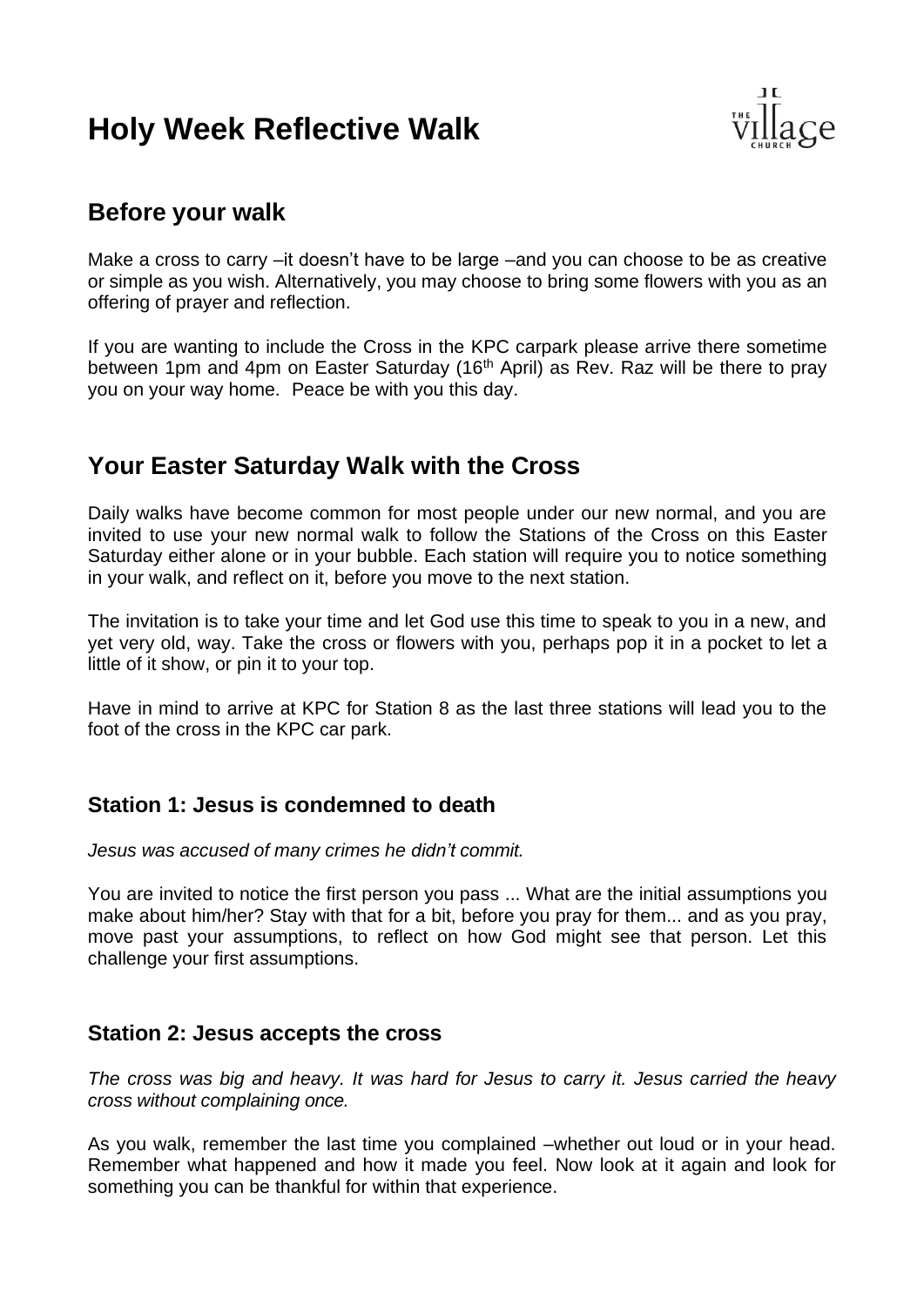# **Station 3: Jesus fall the first time**

*Jesus was already badly wounded when he fell the first time. It must have hurt very much. Jesus got up and kept on going.*

You are invited to reflect on a recent time you have failed –perhaps you failed to respond the way you would have liked to; perhaps you missed an opportunity for love. Take that moment and wrap it in God's forgiveness –knowing there will be new opportunities. Take hope's challenge to try again.

## **Station 4: Jesus meets his mother**

*Jesus knew that his mother was really sad to see him suffering so much. But he must have been so pleased she came to him. Mary loved Jesus very much.*

As you walk, remember your own mother. How has she been there for you in your own difficult journeys. Although not there for all of the journey, how does simply showing up make a difference. Take some time to be thankful for those who show up in the hard times because they love you.

## **Station 5: Simon of Cyrene helps Jesus**

*Simon didn't come to help Jesus but to see what was going on. Then he was ordered by the soldiers to carry the cross, because Jesus was having such a hard time.*

As you walk, take time to think about those people around you who you don't really want to be there for. People you feel like you have to help. Offer these situations to God and ask God to create a willing heart within you.

# **Station 6: Jesus falls a second time**

*Jesus fell again because he was so weak and tired from all his wounds. He still didn't give up. He got back up and continued on.*

What is it that makes you feel tired or weak at the moment? What might give you the energy to keep going even when you feel like this? What is the most difficult task for you in this current situation? Might you ask someone for help? Might God be able to help?

#### **Station 7: Jesus meets the women of Jerusalem**

*A lot of people were against Jesus, but a lot of people followed him. They were his faithful friends.*

As you walk, think about the faithful friends you have. Give thanks for them. Is there someone God is asking you to be a faithful friend to?